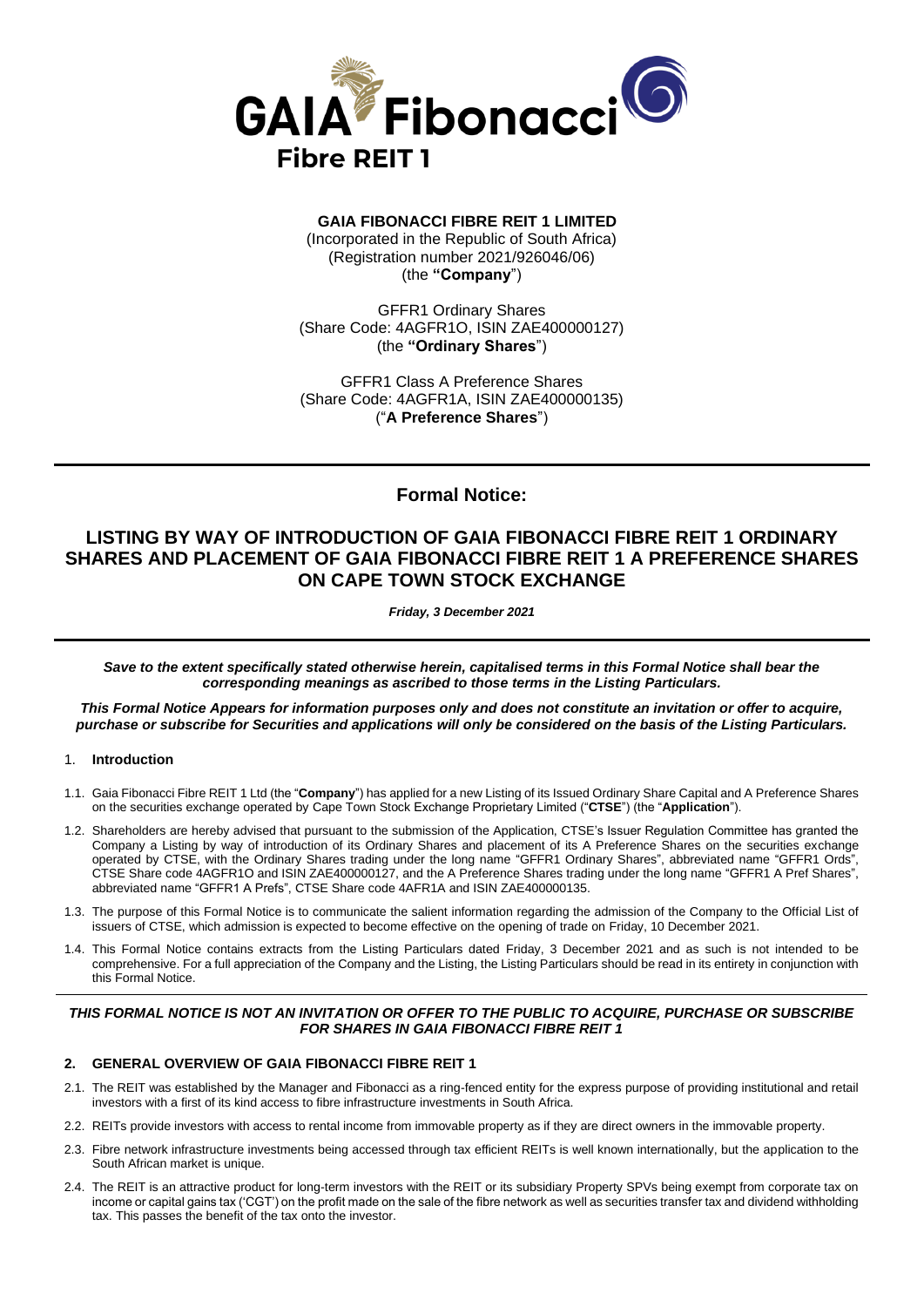- 2.5. The investor can then, in turn, optimise their own tax situation, in the same way had they held the immovable property, and thus the rental income, directly. The investor is thus empowered to structure their individual portfolios to take control of their own tax situation.
- 2.6. It is important to note that the investor will be subject to CGT on the profit made on the sale of the REIT Preference Shares.
- 2.7. Gaia Fund Managers is a registered financial services provider (license number 46028) and is considered a leading specialist secondary market infrastructure transaction team in South Africa, having concluded multiple fibre network infrastructure, 12 renewable energy and one toll road transaction to a value in excess of R3.6 billion for South African institutional investors, as well as Gaia Infrastructure Capital Limited, a JSE main board listed investment holding company and the listing of Gaia Renewables 1 on the CTSE in October 2020.
- 2.8. Fibonacci Managers co-founded Capitis Equities, a venture capital fund, which has now grown to R500million in just under 4 (four) years. Fibonacci Managers boasts experience in the renewable energy project development, fibre network development and operations industries with a specialist focus on tax and value additive business administration functions.
- 2.9. To date, Gaia managed fibre network investments with Fibonacci Managers as Administrators have successfully closed on more than 14 fibre networks with a strong geographical presence in Gauteng and Western Cape.
- 2.10.Pursuant to the listing of the A Preference Shares, the REIT, acting through GF Property SPV 1, will acquire its first direct interest in a portfolio of geographically distributed fibre networks across South Africa.
- 2.11.A Preference Share investors have committed to a total investment of R115.7m of which R34m will be utilised for the initial investment.
- 2.12.The remaining funding will be drawn down on through a Specific Issuance of A Preference Shares. This will be utilised and applied to followon fibre network investments which is approved by the REIT's Investment Committee which is provided as a recommendation to the REIT's board who in turn will approve and resolve that the GF Property SPV 1 enter into the investment.
- 2.13.The REIT's Investment Committee's investment process assesses opportunities to ensure that the Property SPVs will only enter into qualifying investments. Qualifying investments include only brownfields, secondary transactions in Southern Africa with a minimum uptake and return characteristics which provides the Investment Committee with a prudent level of confidence that the targeted IRR of CPI + 10% is obtainable.
- 2.14.A schematic diagram depicting the REIT structure pursuant to the listing of the Ordinary and A Preference Shares are provided below.



#### **3. BOARD OF DIRECTORS OF GAIA FIBONACCI FIBRE REIT 1**

Full details of the Board of Directors of Gaia Fibonacci Fibre REIT 1 appear in Section 6, Paragraph 6.1 of the Listing Particulars

#### **4. RATIONALE FOR THE LISTING & PROSPECTS OF THE COMPANY**

The rationale for the Listing is primarily the following:

#### **4.1 Provide Access to Infrastructure as an Asset Class**

Infrastructure as an asset class can provide investors with stable inflation-linked cash returns whilst preserving their capital. However, the current means of gaining access to infrastructure includes a daunting and protracted process requiring, amongst other things negotiating lengthy contracts. This process is far removed from investors' ordinary means of acquiring shares on a trading platform and therefore acts as a significant investment barrier to entry and exit. In addition to the process, the unlisted equity available in the fibre networks precludes certain CIS portfolios from acquiring interests in infrastructure. A listed security removes many of the entry and exit barriers for investors and allows infrastructure to take up its rightful place as an asset class in many investor portfolios.

This will create an awareness with prospective institutional investors and retail investors seeing the value of investing in Gaia Fund Managers' managed funds.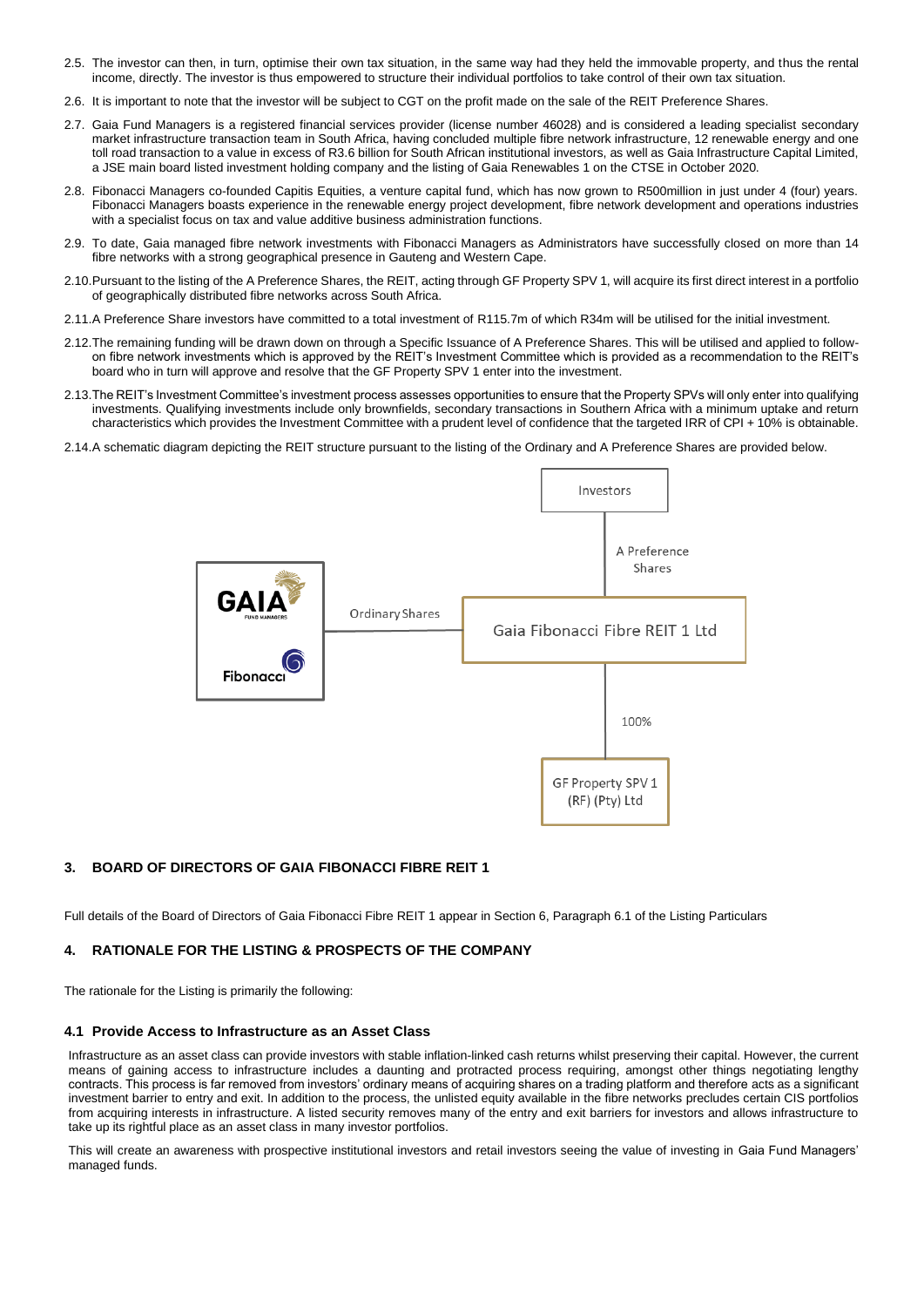### **4.2 Transparent Regulatory Environment**

In addition to the regulatory requirements applicable to Gaia Fund Managers as a regulated investment manager, as a listed entity the REIT will need to comply with the Listing Requirements of CTSE, which will provide investors with additional transparency and corporate governance comfort.

#### **4.3 Access to Capital**

As a listed entity, the REIT will enable CIS portfolios and regulated pension funds to increase their allocation to infrastructure from an unlisted instrument threshold of 5% to 10%. The ability to do this will open a unique market opportunity for future CIS compliant portfolios to invest in CTSE listed infrastructure investments via new issuances of preference shares in the REIT.

Illustrated in Annexure 1.B is a schematic representation of the future high-level structure of the REIT pursuant to the issuance and listing of new classes of preference shares corresponding to new investments in fibre networks. Each class of preference share will be linked to a property special purpose vehicle which is invested in a specific portfolio of fibre networks with a corresponding asset management agreement with Gaia Fund Managers.

#### **4.4 Investing into South Africa, its people and its growth**

South Africa continues to see a large drive, from both private and public institutions, to increasing the fibre network reach throughout South Africa. The REIT will provide a tax efficient channel through which funding can be allocated to expedite the growth of the internet backbone in South Africa. The connectivity is critical to create a more inclusive society where more South Africans are introduced to the world economy providing access to the tools with which to contribute to their own livelihoods and those of the greater South African community. Fibre infrastructure will remove the barriers to global connectivity further enhancing South Africa's image as an attractive investment destination.

## **5. SECURITIES FOR WHICH LISTING ON CTSE IS SOUGHT**

- 5.1. The Ordinary Shares to be listed comprises of 100,000,000 (one hundred million) Ordinary Shares of no-par value each.
- 5.2. The A Preference Shares to be listed comprises of 2,938 (two thousand nine hundred and thirty eight) A Preference shares of no-par value each.
- 5.3. The rights attached to each share class appear in Section 2, Paragraph 2.4 and 2.5 of the Listing Particulars.
- 5.4. The Dealings in the Ordinary Shares and the A Preference Shares are expected to commence on Friday, 10 December 2021.

#### **6. LISTING ON CTSE**

- 6.1. CTSE brings to the market an efficient and alternative regulatory model which reduces regulatory costs and inefficiencies but promotes and adheres to the highly regarded financial regulatory standards in South Africa.
- 6.2. The unique features of CTSE include the following:
- 6.2.1. clear and transparent listing requirements for equities which have been uniquely designed to introduce new types of listings and facilitate much-needed growth in the mid-market sector.
- 6.2.2. a unique exchange infrastructure in South Africa (based on international best practice) by introducing a central independent register of beneficial ownership (housed within the CTSE Registry).
- 6.2.3. designed to meet the needs of retail investors whilst remaining attractive to institutional investors through the removal of some key barriers to investing for retail investors; and
- 6.2.4. modern, scalable technology design and infrastructure to reduce cost and increase efficiency.

#### **7. DOCUMENTS AVAILABLE FOR INSPECTION**

7.1. The Listing Particulars, this Formal Notice and documents detailed in paragraph 7.2 of the Listing Particulars are available for inspection during normal office hours from the date hereof until Friday, 17 December 2021, at the registered offices of the Company at:

12 Meson Close, Techno Park, Stellenbosch, 7600

7.2. The Listing Particulars is also available for download from the websites of the Company (www.gaia.group) and CTSE (www.ctexchange.co.za).